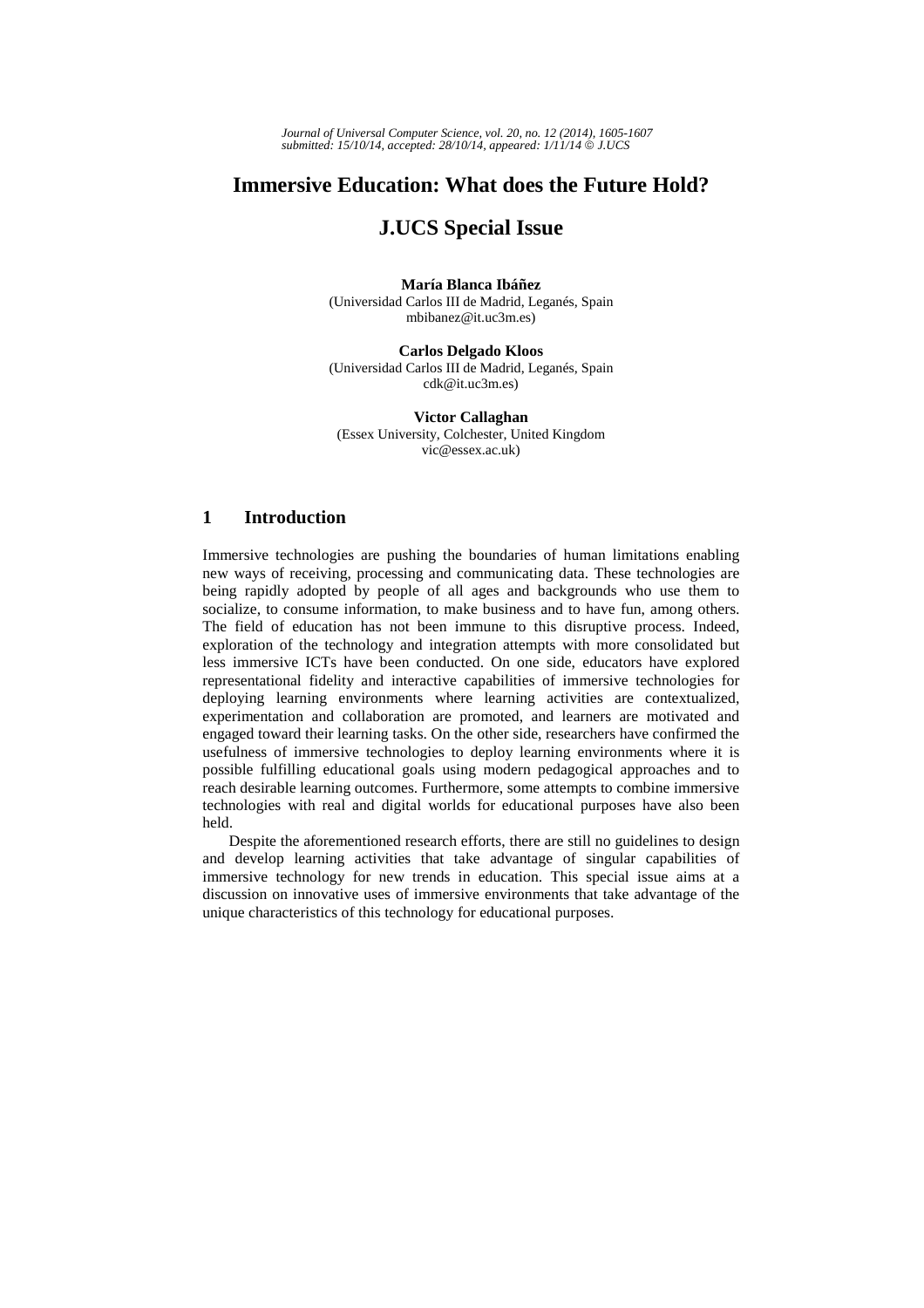#### **2 Contributions**

We invited the authors of the best papers, which were presented at the 3rd European Immersive Education Summit, to submit extended versions of their contributions to this Special Issue. In addition, an open call for submission was launched. A total of 13 submissions were received for this Special Issue. Each submission was reviewed by at least two international experts. Finally, five quality articles came together for this special issue in the Journal of Universal Computer Science:

 *Exploring interrelationships among high school students' cognitive, Behavioral and Emotional Engagement Factors in Introductory Programming Courses via a 3D Multi-user Serious Game Created in Open Sim and Scratch4OS*, by Pellas Nikolaos.

In this work, the author investigates the interrelationships of students' engagement among multidimensional construct consisting of cognitive, emotional and behavioral factors in order to a better understanding of learning effectiveness. The empirical findings indicated that students' behavioral engagement had a linear correlation with cognitive and emotional engagement in 3D multi-user serious games used for programming instruction.

 *PyMEL-WS. Physically Experiencing the Virtual World. Insights into Mixed Reality and Flow State on Board a Wheelchair Simulator*, by Carmen Fernández Panadero, Valentín de la Cruz Barquero, Carlos Delgado Kloos and David Morán Núñez.

The authors present an immersive experience in a wheelchair simulator to foster awareness about the difficulties that people with disabilities face daily. The study shows that there exist discrepancies between emotions calculated from the flow state model and those expressed by users.

 *A Decentralized Infrastructure for Ubiquitous Learning Environments*, by Jorge Luis Victória Barbosa, Débora Nice Ferrari Barbosa, Jezer Machado de Oliveira and Solon Andrade Rabello Junior.

The authors present a decentralized and extensible infrastructure based on software agents support ubiquitous learning environments in an immersive and context-aware way. The infrastructure supports the organization of ubiquitous learning spaces in the form of interactive contexts to provide adaptive contents for learners at the right time at the right place in the right moment.

 *City Ads: Embedding Virtual Worlds and Augmented Reality in Everyday Educational Practice*, by Juan A. Muñoz-Cristóbal, Alejandra Martínez-Monés, Juan I. Asensio-Pérez, Sara L. Villagrá-Sobrino, Javier E. Hoyos-Torío and Yannis Dimitriadis.

The authors evaluate a system that helps teachers to put into practice learning situations that may make use of web technologies, immersive virtual environments and general-purpose mobile AR applications. Their system is tested in a ubiquitous learning scenario.